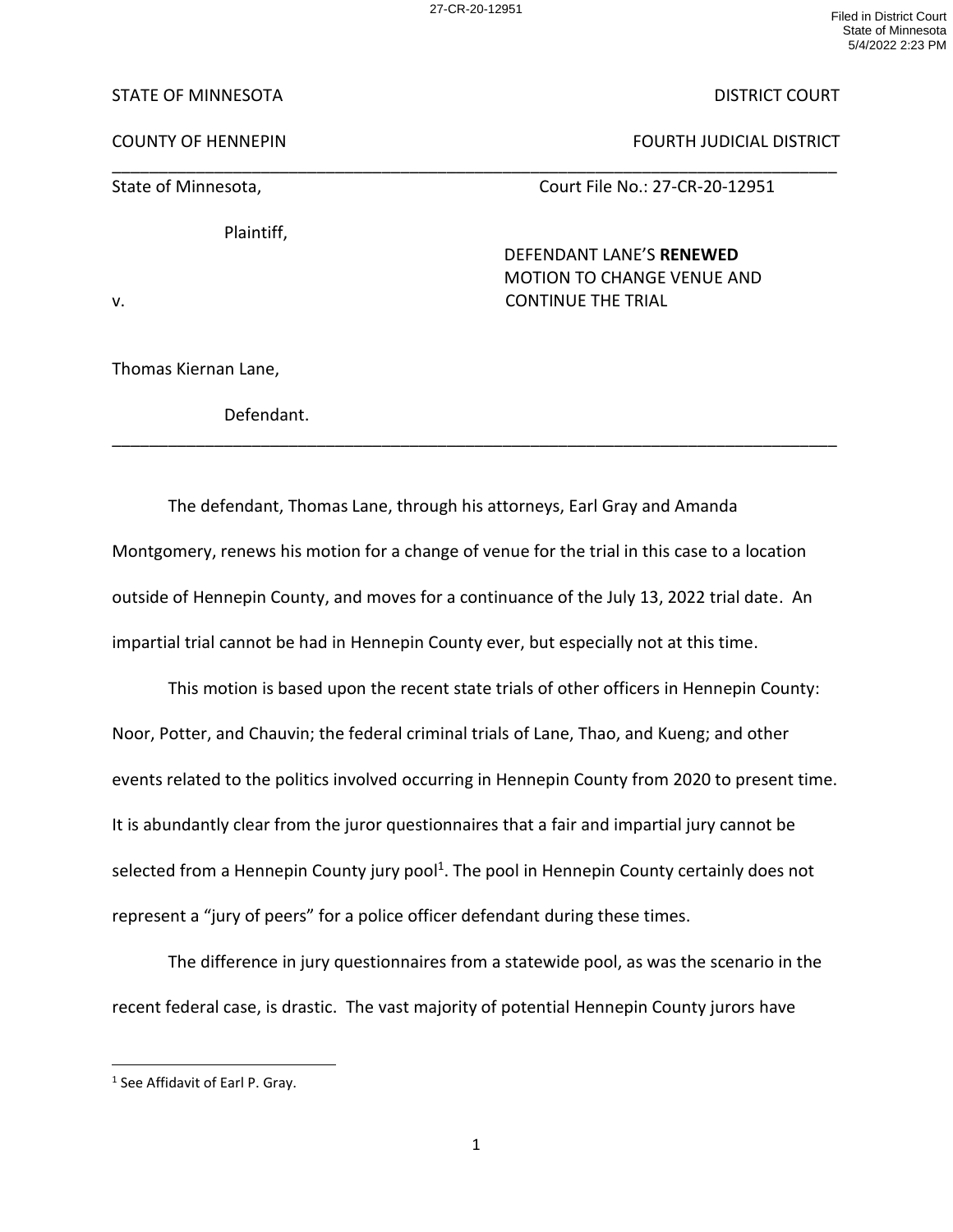strong opinions unfavorable to police officers and specifically these defendants. It is clear that the vast majority of the Hennepin County community has a deep and bitter prejudice against police officer defendants and this case. *See* Irvin v. Dowd, 366 U.S. 717, 727 (1961). Although statewide jurors will have heard of and have information about this case, it is the significant community involvement and strong opinions, specific to Hennepin County, that is the problem. Simple knowledge of the headlines and general facts of the case is vastly different than the current situation occurring in Hennepin County. As the Court put it in Irvin, "It is not requiring too much that [a defendant] be tried in an atmosphere undisturbed by so huge a wave of public passion and by a jury other than one in which two-thirds of members admit, before hearing any testimony, to possessing a belief in his guilt." *Id*. at 728 (internal citations omitted). A large portion of potential Hennepin County jurors have already made up their minds.

Lastly, the fact that Chauvin was convicted by a Hennepin County jury, just a year ago, and these defendants are charged with aiding and abetting the crimes he was convicted of, is more reason to continue and move this trial outside of Hennepin County. The fact that these three defendants were convicted in federal court, a few months ago, is even more reason, if needed, to continue and move this trial. There is no possibility of a fair and impartial jury with the residents of Hennepin County, the politics, and public hatred of these defendants. The constitutional right to a fair and public trial by an impartial jury belongs to the defendant, alone – not "all parties." Waller v. Georgia, 467 U.S. 39, 46 (1984).

These motions are further based on the Fifth, Sixth and Fourteenth Amendments to the United States and Minnesota Constitutions, Minnesota Rules of Criminal Procedure, the Minnesota Statutes and case law.

2